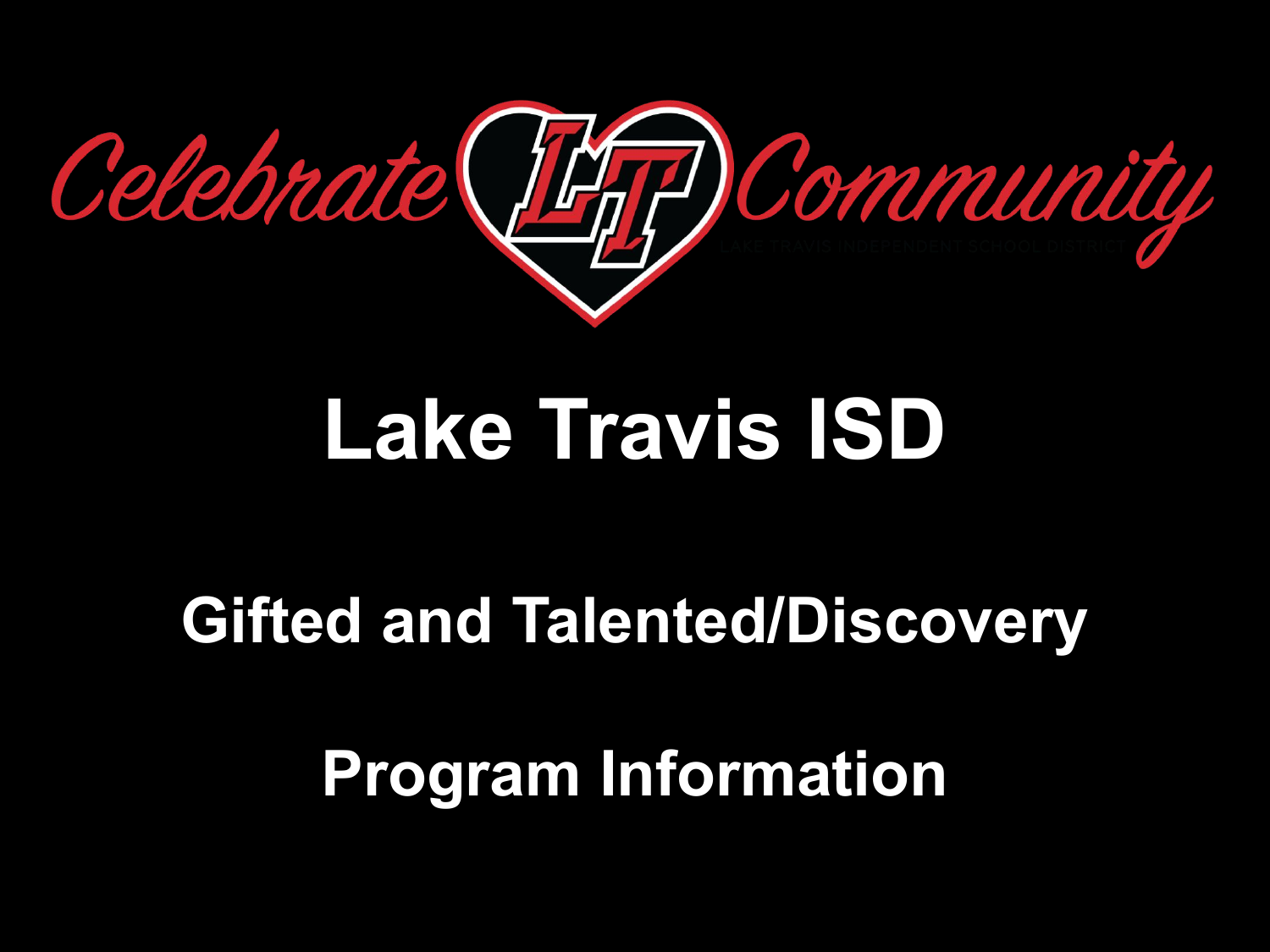#### **State Goal for Services for Gifted Student**

Students who participate in services designed for gifted students will demonstrate skill in self-directed learning, thinking, research, and communication as evidenced by the development of innovative products and performances that reflect individuality and creativity and are advanced in relation to students of similar age, experience, or environment.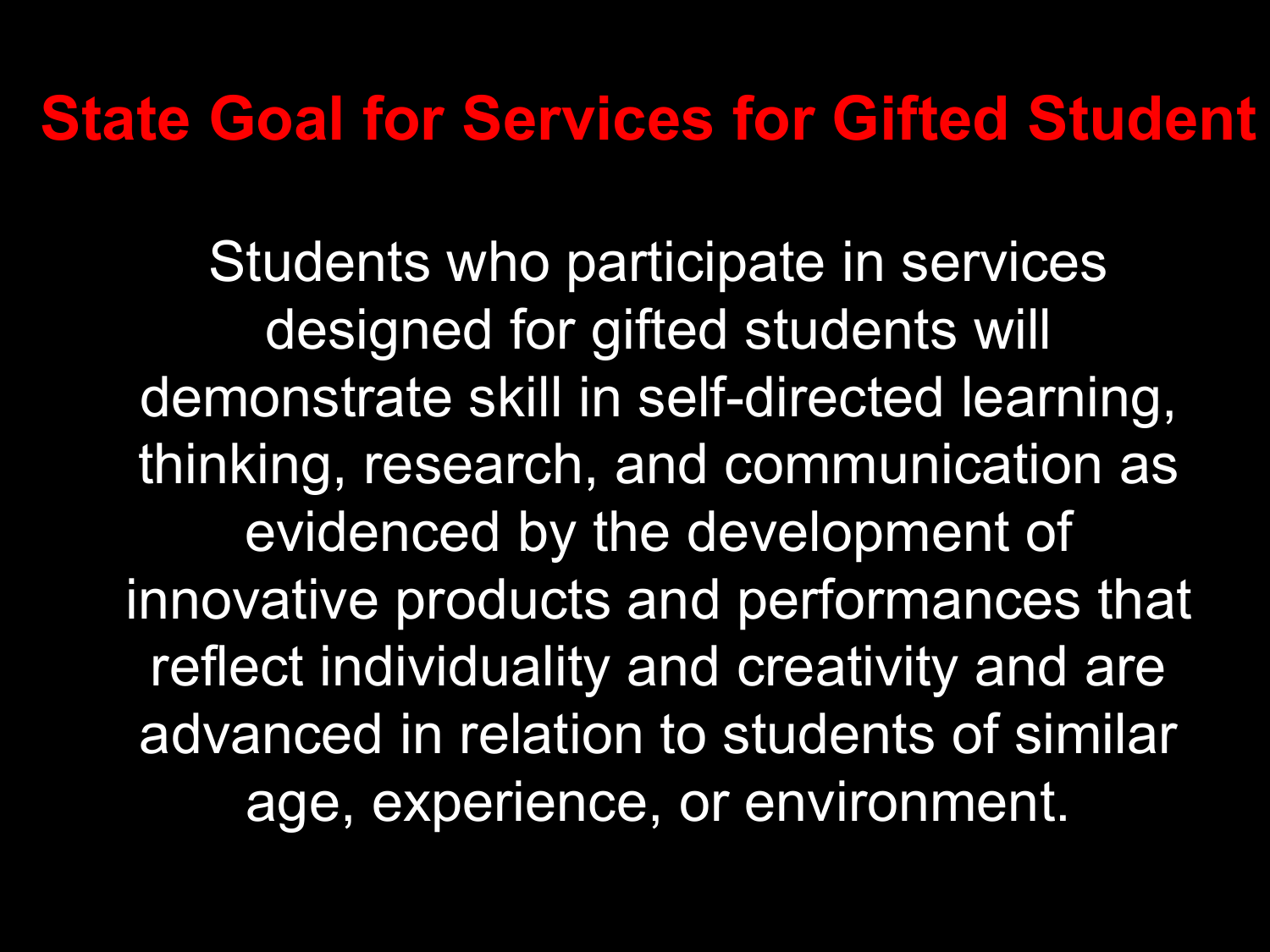## **Gifted - So much more than just** *smart* **kids!**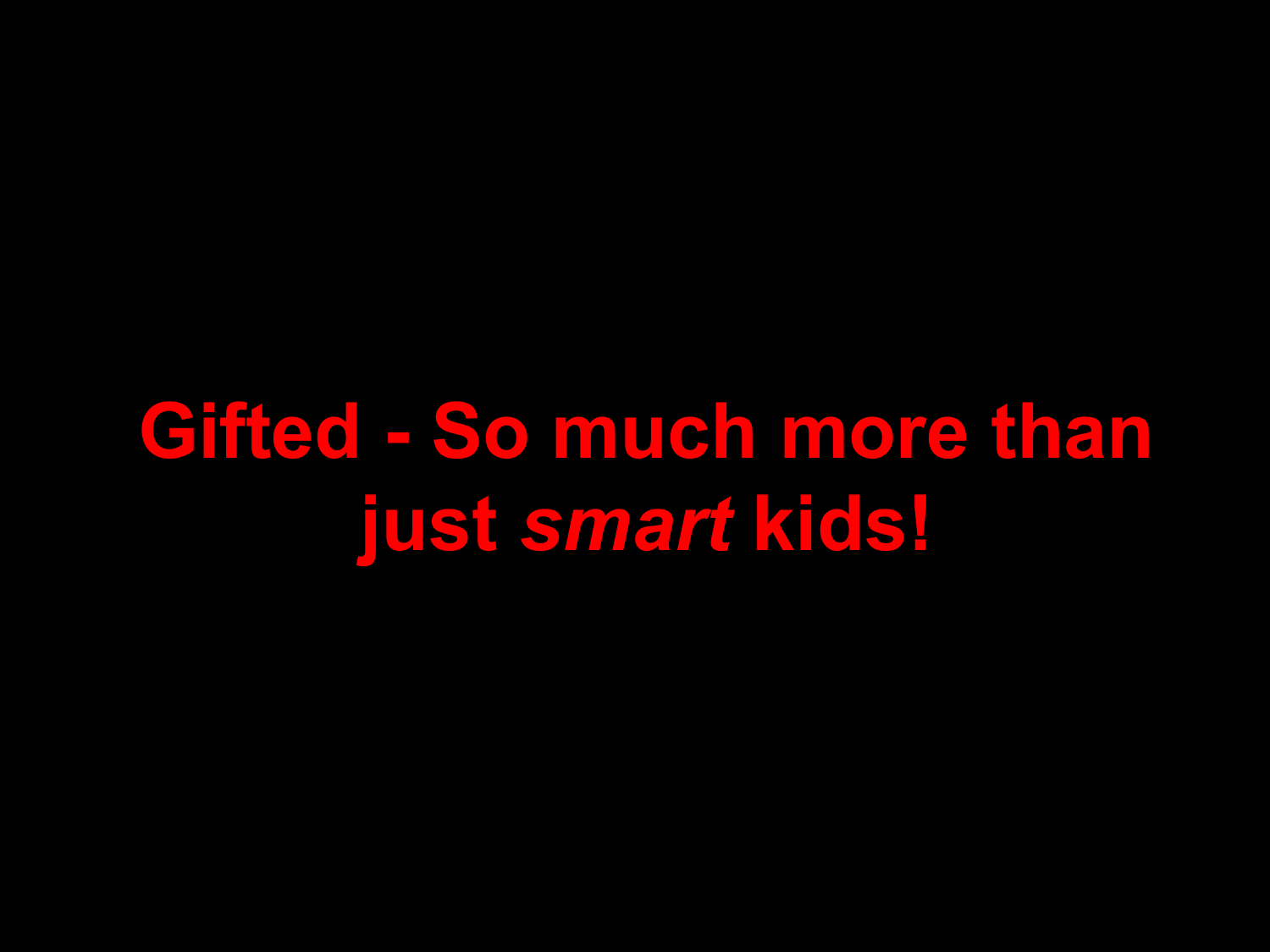#### **Elementary Discovery Program**

- Program is based on intellectual ability, creativity, and advanced academic achievement.
- Needs based program
- Thematic curriculum addressing depth and complexity of ideas, creativity, and problem solving (not accelerated coursework)
- GT teachers provide: pull out program, classroom enrichment, and resources for teachers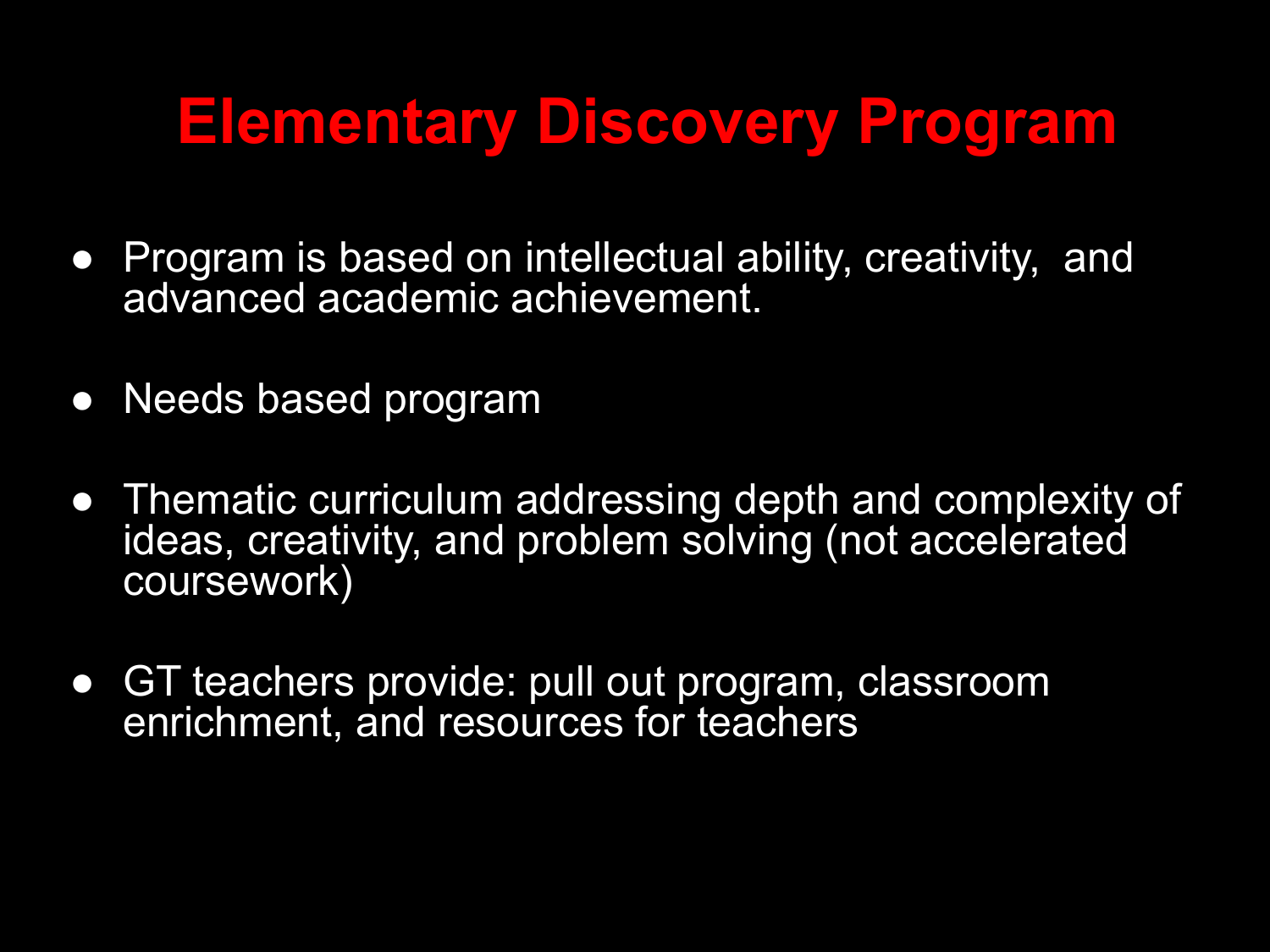### **Middle School Discovery Program**

- Elective course for GT students only
- Project based
- Creative problem solving
- Enrichment (not academic acceleration)
- Also emphasizes
	- Creative Thinking
	- Problem-Solving
	- Critical Thinking skills
	- Research Skills
	- **Self-Directed Learning**
	- Leadership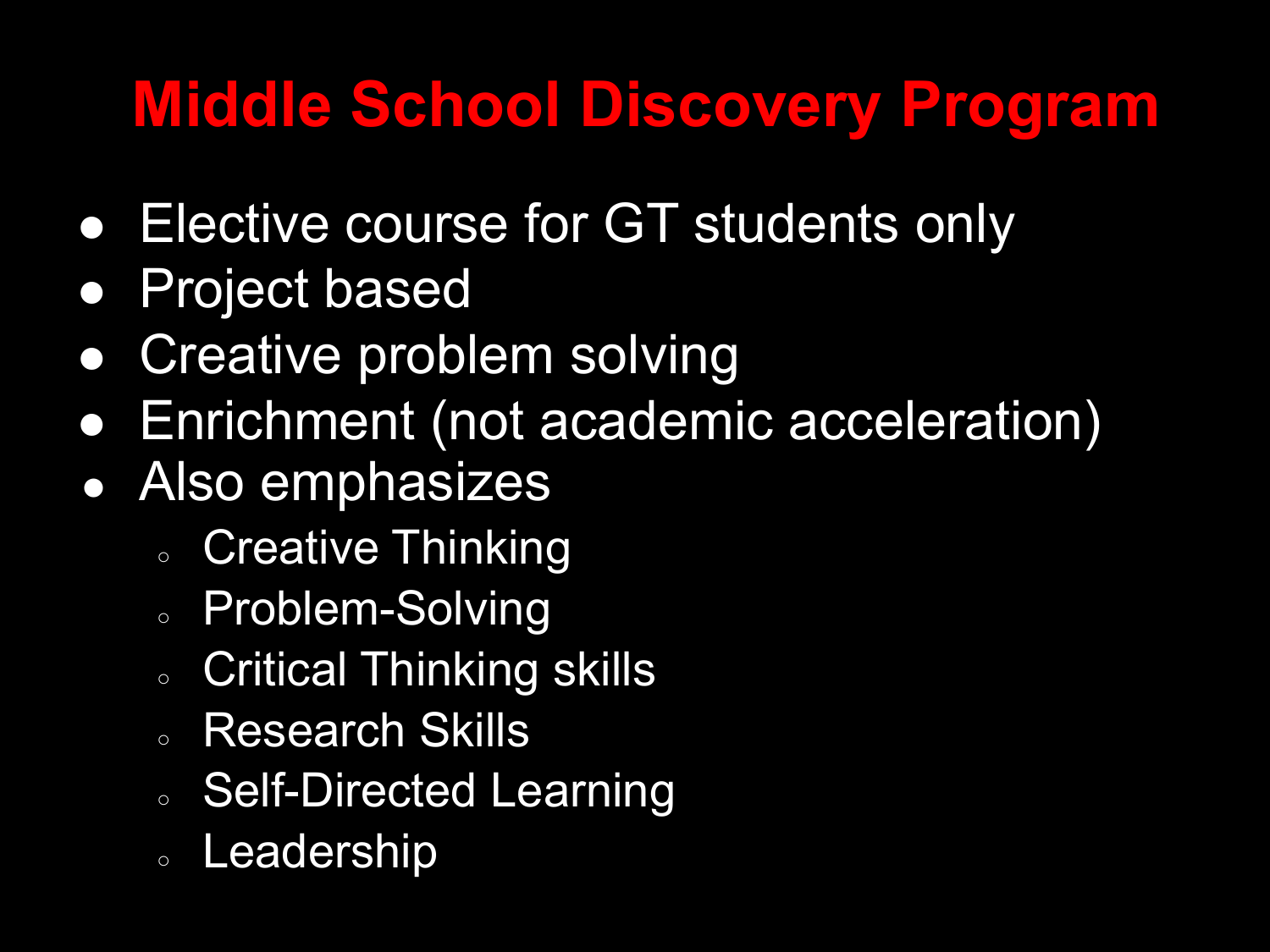### **High School Program**

- GT students are served through group and individualized instruction in the classroom as well as through special programs.
- These special programs include Pre-AP and AP classes, dual credit coursework, UT OnRamps courses, independent research projects, and exams for acceleration.
- High School AP and PreAP teachers are required to have their GT Certification to meet the needs of GT learners in advanced courses.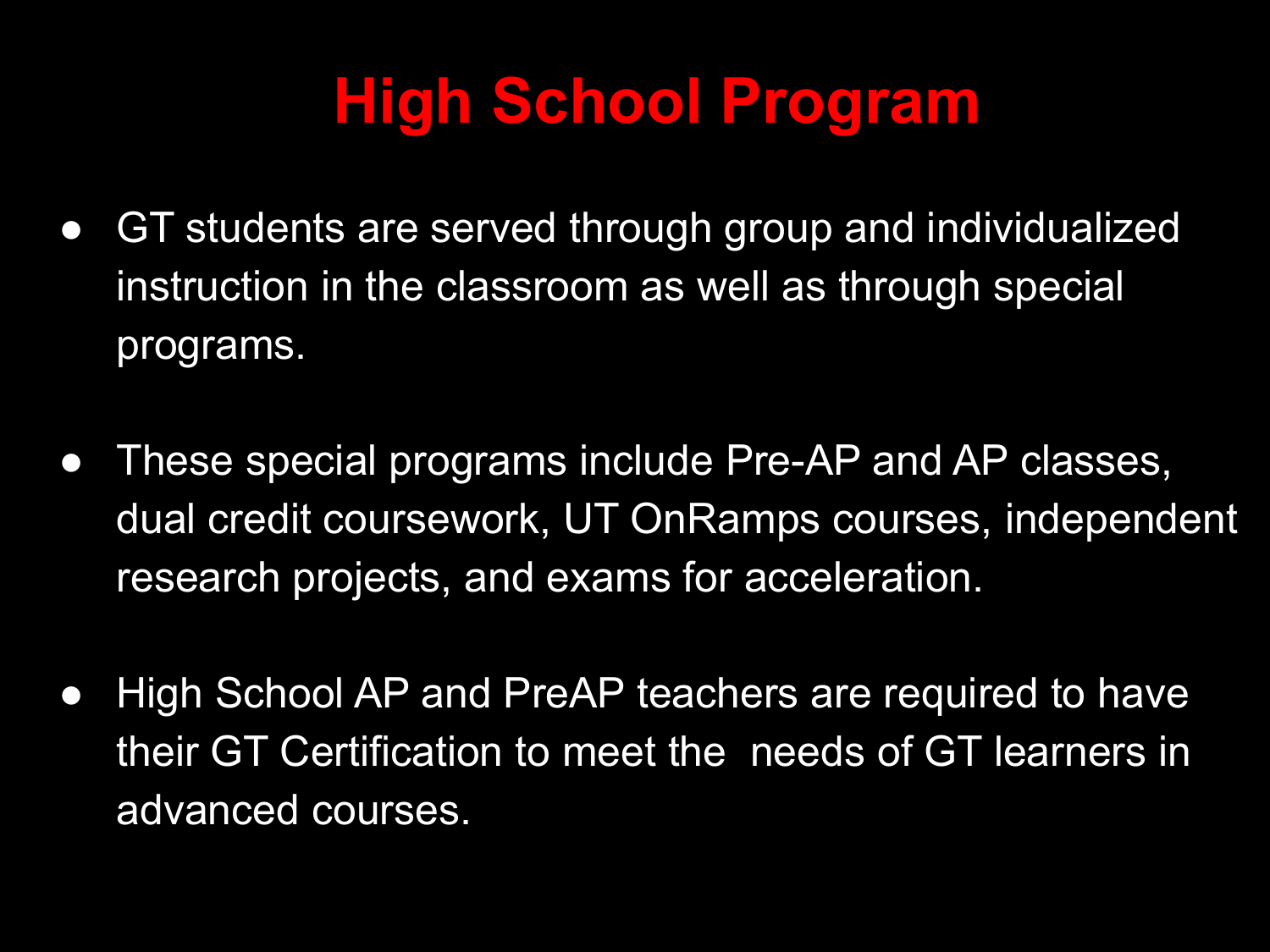## **Identification for the GT Program**

- Looking for students who score in the top 4% nationally
- Tests are given to measure aptitude, creativity, and achievement
- The profile generated from the identification process will show a preponderance of evidence that gifted services are needed
- No single indicator can include or exclude a student from placement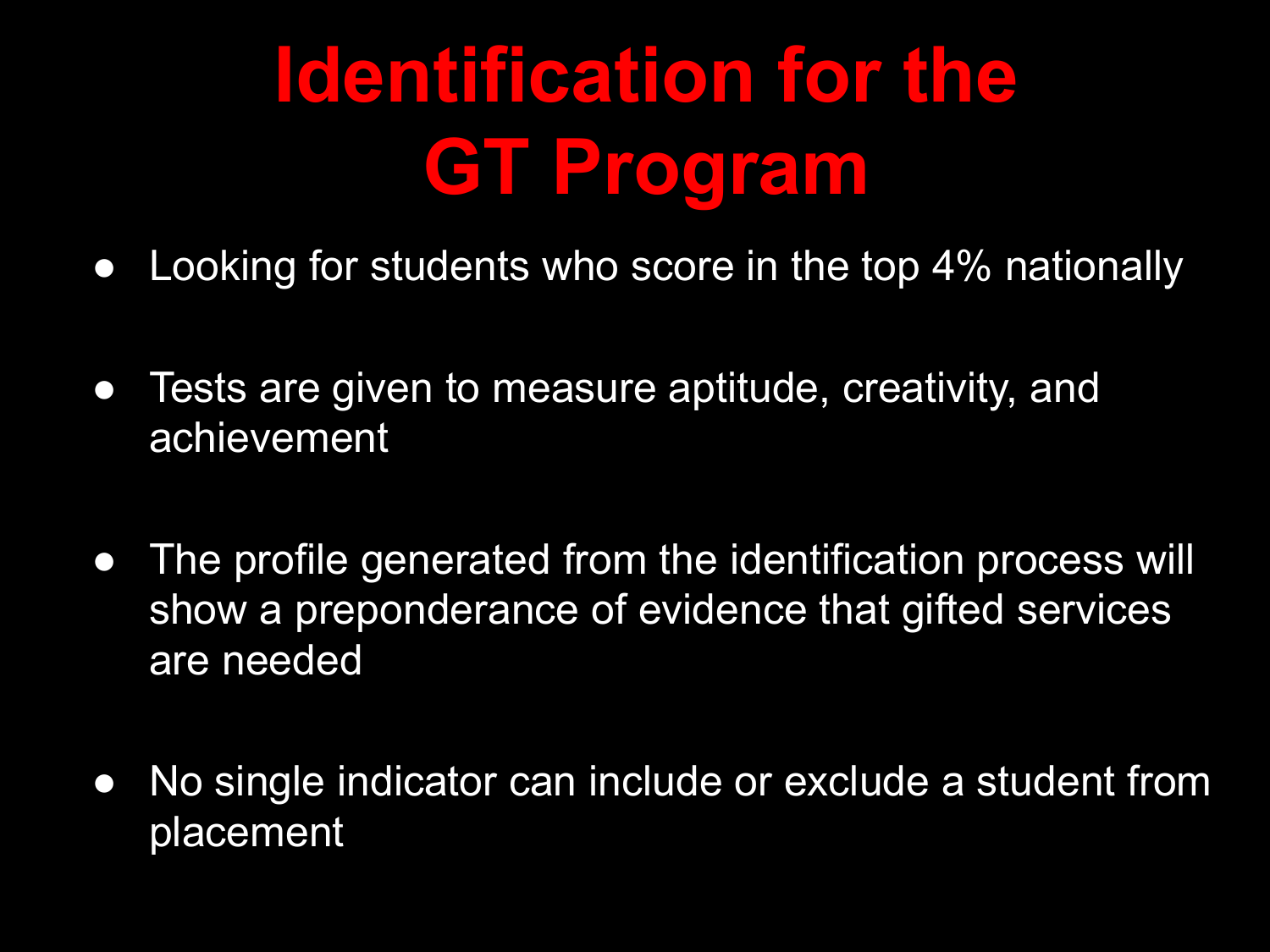### **GT Testing Profile Page**

Aptitude, or sometimes called ability or IQ testing - Students must score in the 96th percentile in 2 of the 3 areas tested.

A nationally normed test is given in math and reading to measure a student's achievement levels to date. A student must score in the 96th percentile nationally when compared to students of the same age in at least one of the two areas tested.

A test for creative ability is given to ensure a student's needs match the program design. The test was normed on individuals across 11 states, including Texas. (The LTISD Gifted program focuses on depth, complexity, and enrichment, not on academic acceleration.)

| <b>Aptitude</b>                               | Stanine-Age<br><b>Percentile Rank</b><br>Accepted Score: 2 out<br>of 3         | Actual<br>Score | <b>Meets</b><br><b>Standard</b> |
|-----------------------------------------------|--------------------------------------------------------------------------------|-----------------|---------------------------------|
| Verbal                                        | $9 - 96$                                                                       |                 |                                 |
| Quantitative                                  | $9 - 96$                                                                       |                 |                                 |
| Nonverbal                                     | $9 - 96$                                                                       |                 |                                 |
|                                               |                                                                                |                 |                                 |
| <b>Achievement</b>                            | <b>Stanine-National</b><br><b>Percentile Rank</b><br>Accepted Score: 1 of<br>2 |                 |                                 |
| <b>Reading Total</b>                          | $9 - 96$                                                                       |                 |                                 |
| <b>Math Total</b>                             | $9 - 96$                                                                       |                 |                                 |
|                                               |                                                                                |                 |                                 |
| Creativity                                    | >125                                                                           |                 |                                 |
|                                               |                                                                                |                 |                                 |
| <b>Qualitative Data</b>                       | <b>Teacher Feedback</b>                                                        |                 |                                 |
|                                               |                                                                                |                 |                                 |
| <b>Student meets qualifications for LTISD</b> |                                                                                |                 |                                 |
| <b>GT/Discovery Program</b>                   |                                                                                |                 |                                 |
| $(3 \text{ of } 4)$                           |                                                                                |                 |                                 |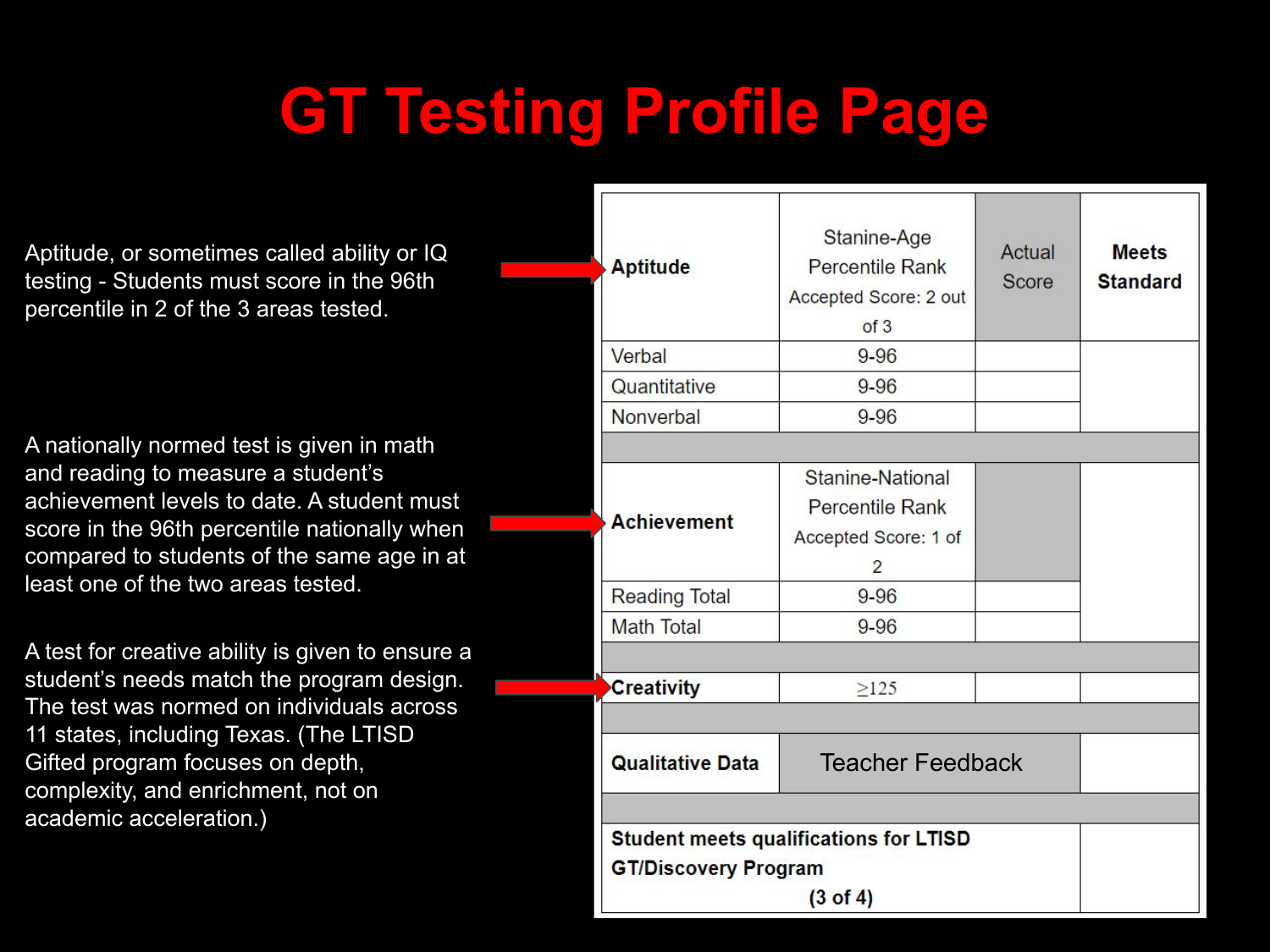#### **Traits of Gifted and Creative Learners**

- Intensity
- Only needs 1-3 repetitions for mastery
- Likes to question
- Answers with depth and understanding
- Makes connections easily
- Guesses well
- Innovative
- Curious
- Idea generator
- Beyond the group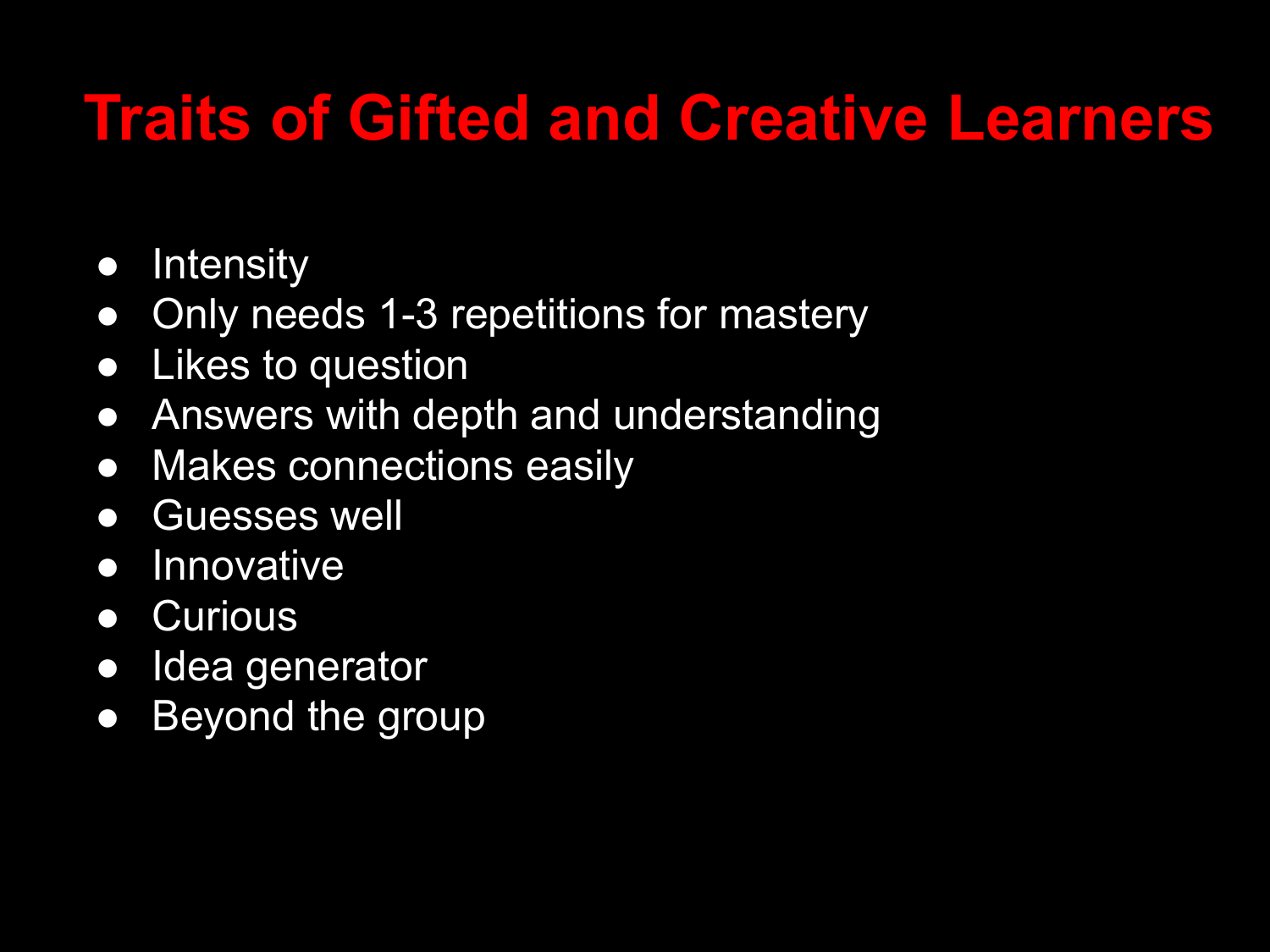#### **What are some of the characteristics of a gifted child?**

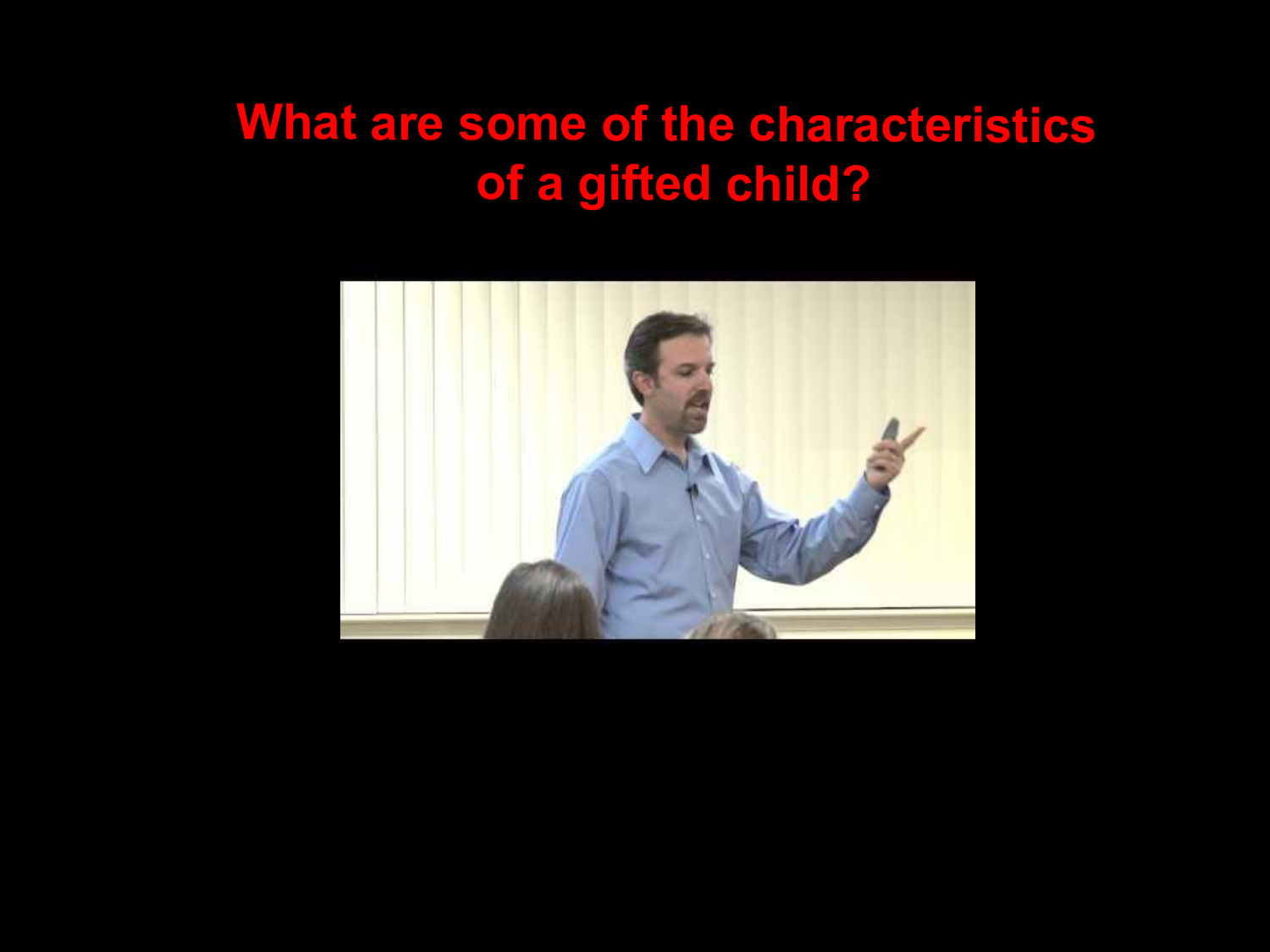### **Is testing right for your child?**

- Consider prior testing
- Success in school
- Maturity
- Test stamina
- Does the program match your child's needs?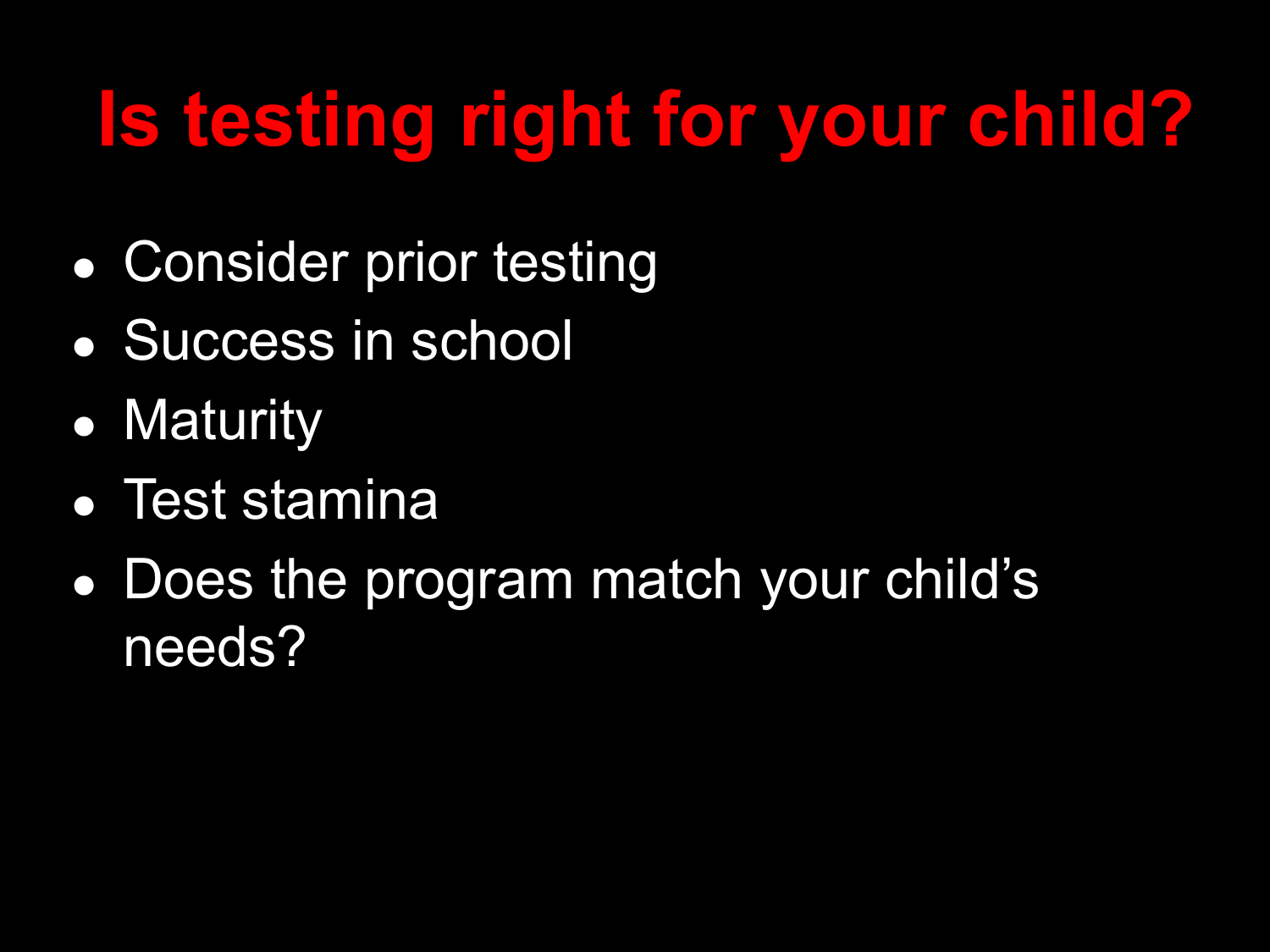### **Referral Process**

- Submit a Discovery Referral Form by October 15, 2021.
- The nomination form can be found [here.](https://www.ltisdschools.org/Page/205)
- Testing takes place during the 2nd grading period or in January for virtual students
- Committee Review of Results
- Parent/Guardian Notification
- Placement/services in GT program begin at the start of 2nd semester (January 2022) for in-person learners and in the spring for virtual students.